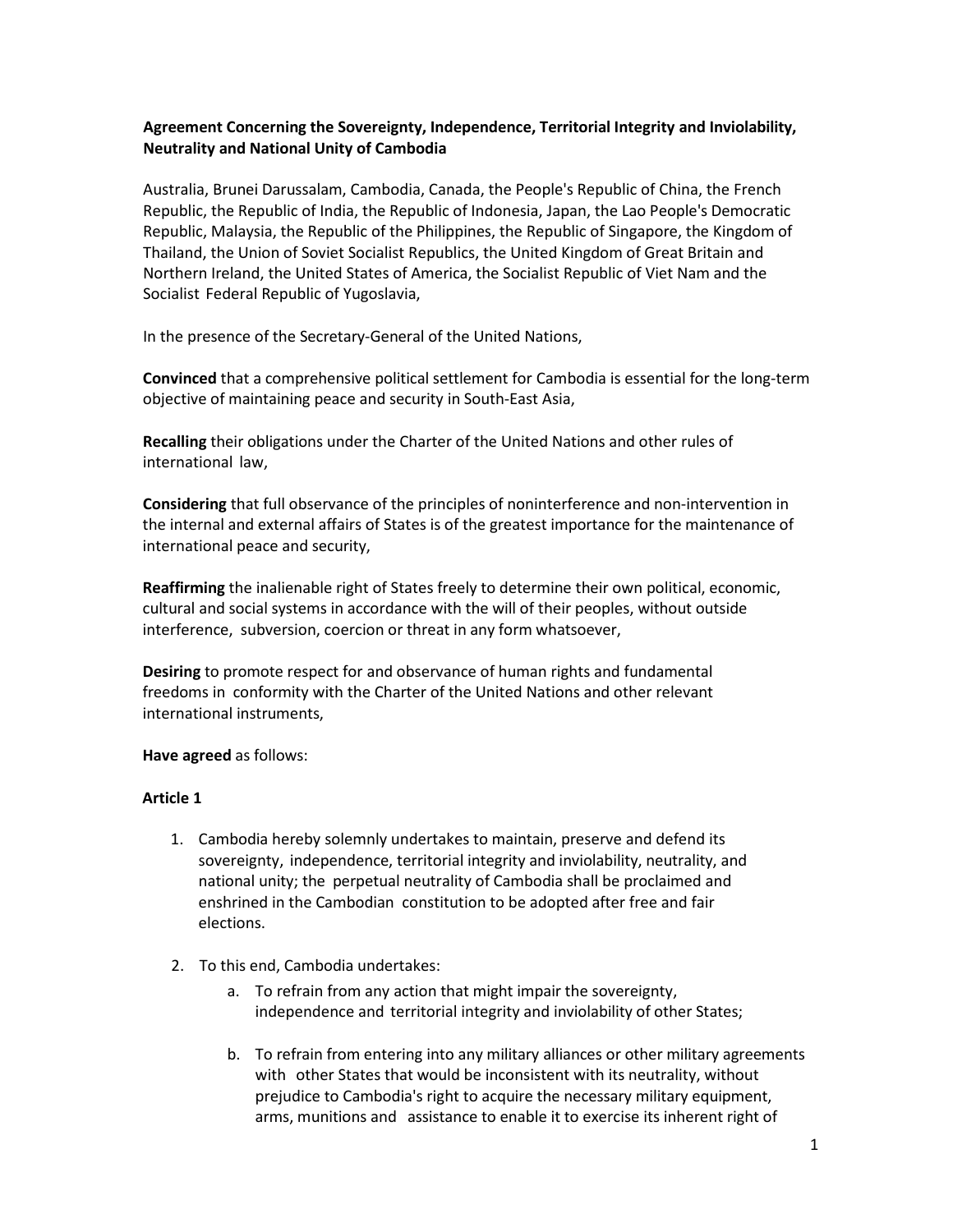self-defence and to maintain law and order;

- c. To refrain from interference in any form whatsoever, whether direct or indirect, in the internal affairs of other States;
- d. To terminate treaties and agreements that are incompatible with its sovereignty, independence, territorial integrity and inviolability, neutrality, and national unity;
- e. To refrain from the threat or use of force against the territorial integrity or political independence of any State, or in any other manner inconsistent with the purposes of the United Nations;
- f. To settle all disputes with other States by peaceful means;
- g. To refrain from using its territory or the territories of other States to impair the sovereignty, independence, and territorial integrity and inviolability of other States;
- h. To refrain from permitting the introduction or stationing of foreign forces, including military personnel, in any form whatsoever, in Cambodia, and to prevent the establishment or maintenance of foreign military bases, strong points or facilities in Cambodia, except pursuant to United Nations authorization for the implementation of the comprehensive political settlement.

### **Article 2**

- 1. The other parties to this Agreement hereby solemnly undertake to recognize and to respect in every way the sovereignty, independence, territorial integrity and inviolability, neutrality and national unity of Cambodia.
- 2. To this end, they undertake:
	- a. To refrain from entering into any military alliances or other military agreements with Cambodia that would be inconsistent with Cambodia's neutrality, without prejudice to Cambodia's right to acquire the necessary military equipment, arms, munitions and assistance to enable it to exercise its inherent right of selfdefence and to maintain law and order;
	- b. To refrain from interference in any form whatsoever, whether direct or indirect, in the internal affairs of Cambodia;
	- c. To refrain from the threat or use of force against the territorial integrity or political independence of Cambodia, or in any other manner inconsistent with the purposes of the United Nations;
	- d. To settle all disputes with Cambodia by peaceful means;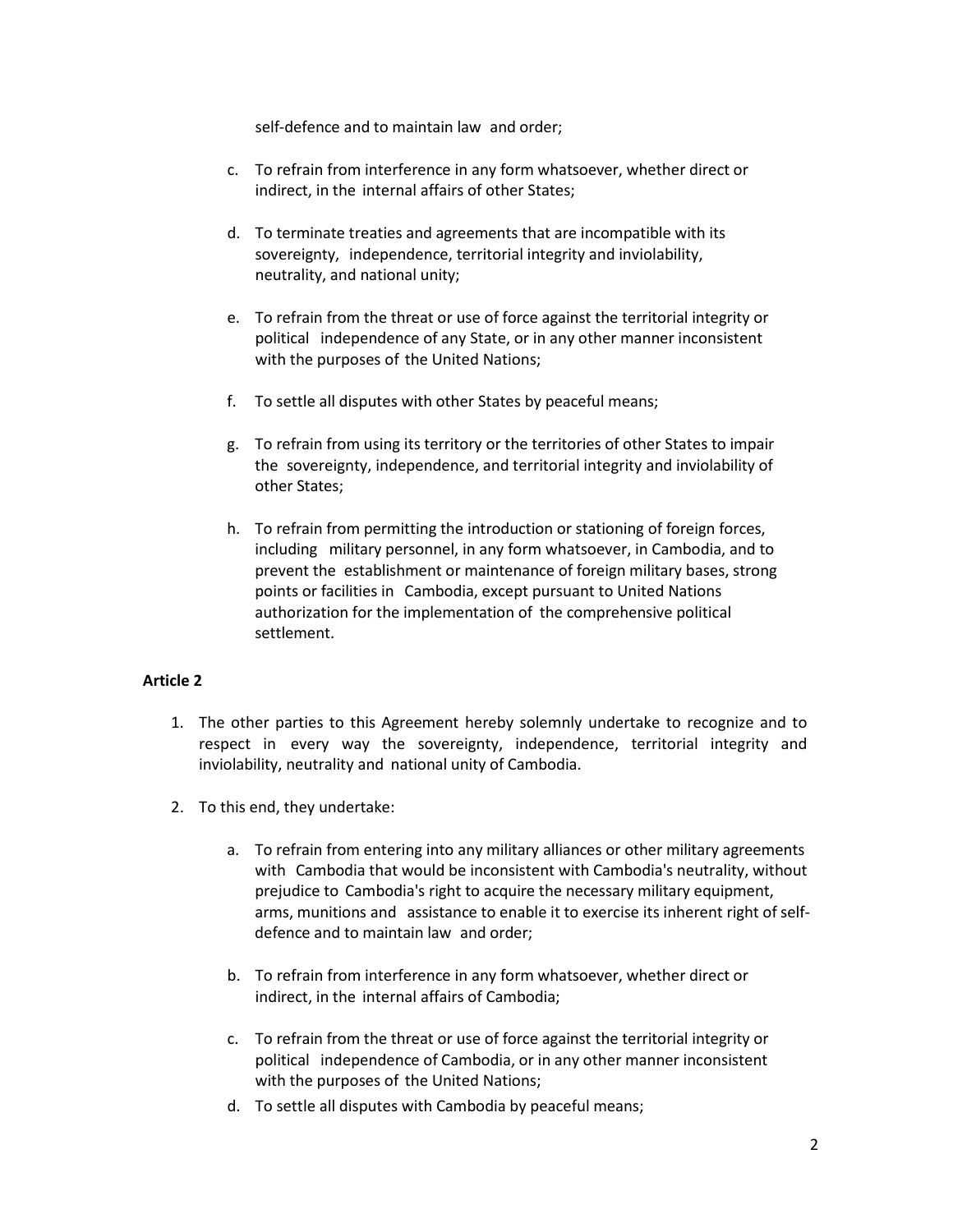- e. To refrain from using their territories or the territories of other States to impair the sovereignty, independence, territorial integrity and inviolability, neutrality and national unity of Cambodia;
- f. To refrain from using the territory of Cambodia to impair the sovereignty, independence and territorial integrity and inviolability of other States;
- g. To refrain from the introduction or stationing of foreign forces, including military personnel, in any form whatsoever, in Cambodia and from establishing or maintaining military bases, strong points or facilities in Cambodia, except pursuant to United Nations authorization for the implementation of the comprehensive political settlement.

## **Article 3**

- 1. All persons in Cambodia shall enjoy the rights and freedoms embodied in the Universal Declaration of Human Rights and other relevant international human rights instruments.
- 2. To this end,
	- a. Cambodia undertakes:
		- to ensure respect for and observance of human rights and fundamental freedoms in Cambodia;
		- to support the right of all Cambodian citizens to undertake activities that would promote and protect human rights and fundamental freedoms;
		- to take effective measures to ensure that the policies and practices of the past shall never be allowed to return:
		- to adhere to relevant international human rights instruments;
	- b. The other parties to this Agreement undertake to promote and encourage respect for and observance of human rights and fundamental freedoms in Cambodia as embodied in the relevant international instruments in order, in particular, to prevent the recurrence of human rights abuses.
- 3. The United Nations Commission on Human Rights should continue to monitor closely the human rights situation in Cambodia, including, if necessary, by the appointment of a Special Rapporteur who would report his findings annually to the Commission and to the General Assembly.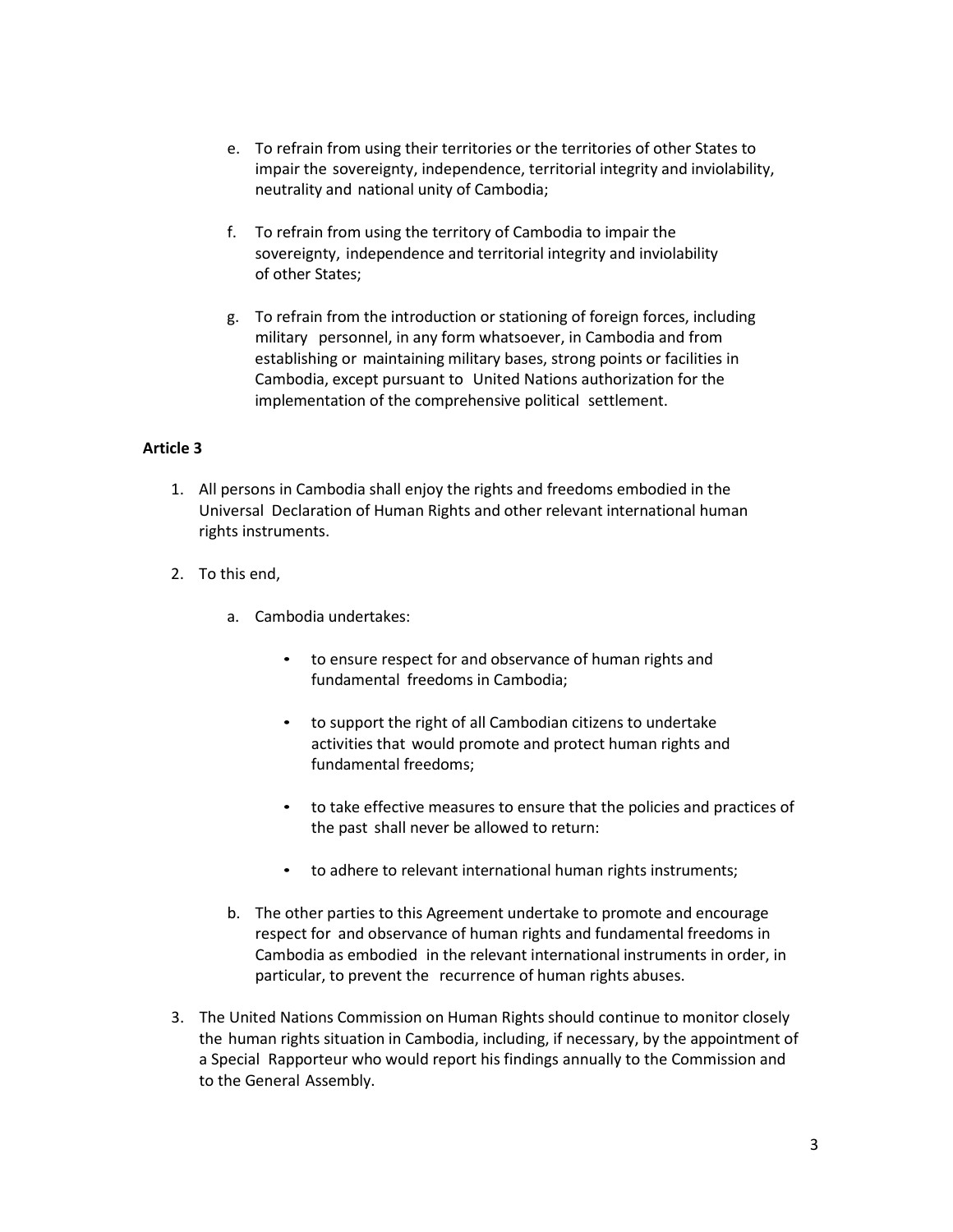# **Article 4**

The parties to this Agreement call upon all other States to recognize and respect in every way the sovereignty, independence, territorial integrity and Inviolability, neutrality and national unity of Cambodia and to refrain from any action inconsistent with these principles or with other provisions of this Agreement.

### **Article 5**

- 1. In the event of a violation or threat of violation of the sovereignty, independence, territorial integrity and inviolability, neutrality or national unity of Cambodia, or of any of the other commitments herein, the parties to this agreement undertake to consult immediately with a view to adopting all appropriate steps to ensure respect for these commitments and resolving any such violations through peaceful means.
- 2. Such steps may include, *inter alia*, reference of the matter of the Security Council of the United Nations or recourse to the means for the peaceful settlement of disputes referred to in Article 33 of the Charter of the United Nations.
- 3. The parties to this Agreement may also call upon the assistance of the co-Chairmen of the Paris Conference on Cambodia.
- 4. In the event of serious violations of human rights in Cambodia, they will call upon the competent organs of the United Nations to take such other steps as are appropriate for the prevention and suppression of such violations in accordance with the relevant international instruments.

### **Article 6**

This Agreement shall enter into force upon signature.

### **Article 7**

This Agreement shall remain open for accession by all States. The instruments of accession shall be deposited with the Governments of the French Republic and the Republic of Indonesia. For each State acceding to this Agreement, it shall enter into force on the date of deposit of its instrument of accession.

### **Article 8**

The original of this Agreement, of which the Chinese, English, French, Khmer and Russian texts are equally authentic, shall be deposited with the Governments of the French Republic and the Republic of Indonesia, which shall transmit certified true copies to the Governments of the other States participating in the Paris Conference on Cambodia and to the Secretary-General of the United Nations.

**In witness whereof** the undersigned plenipotentiaries, being duly authorized thereto, have signed this Agreement.